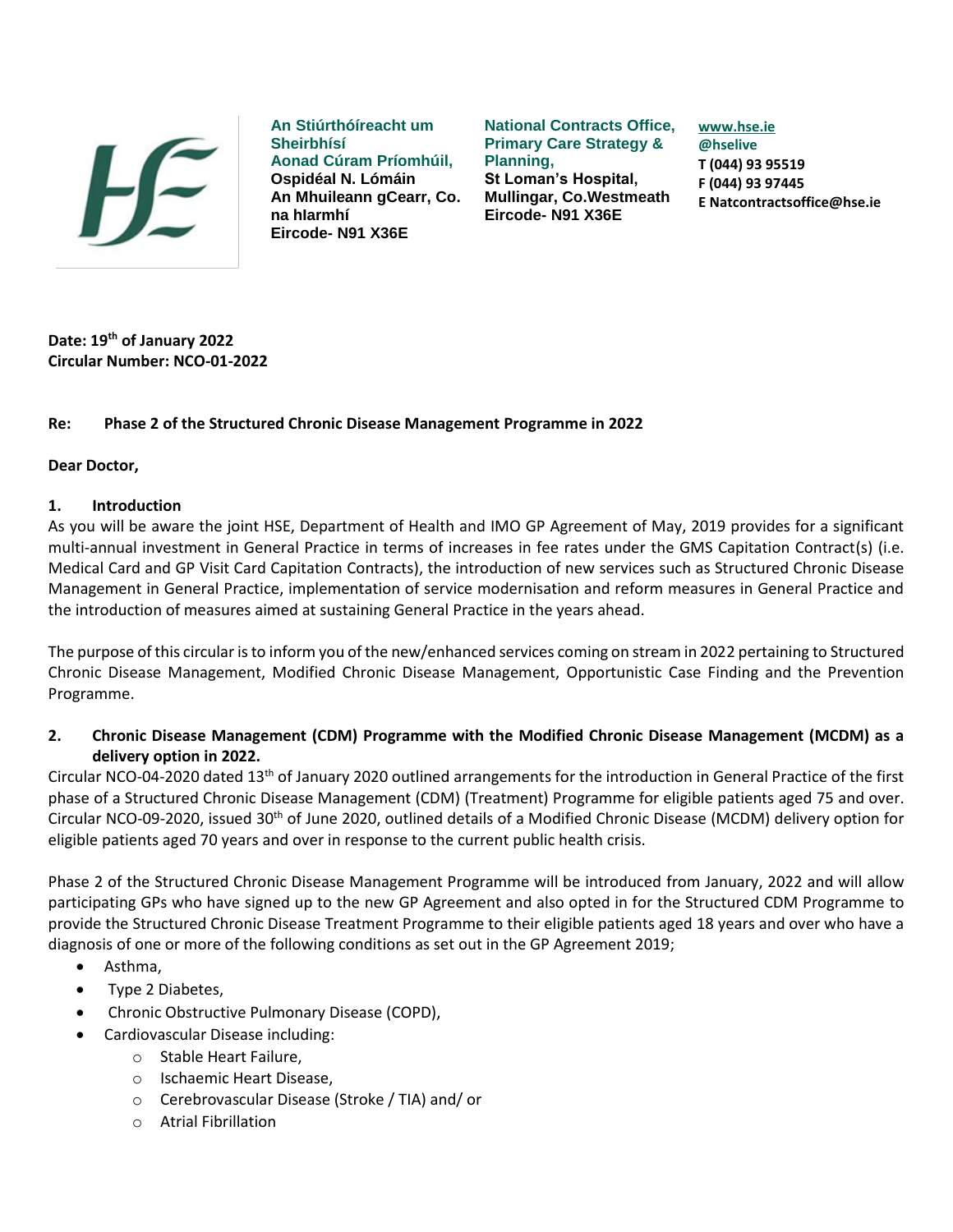To support eligible patients in managing their chronic condition(s) throughout 2022 it has also been agreed that the Modified CDM (MCDM) reviews will continue to operate until 31st December 2022 as a delivery option under the Chronic Disease Treatment Programme and will apply to eligible patients aged 18 years and over with one or more of the aforementioned conditions.

By reviewing the eligible patient's medical background, using clinical judgement in consultation with the patient and with due regard to public health advice in the context of an evolving situation in relation to Covid-19 during 2022, participating GPs will determine which of the Chronic Disease Treatment Programme delivery options is appropriate i.e. a CDM in surgery review or a remote MCDM review.

To support patients in managing their chronic condition(s) there are two scheduled reviews in a 12 month period (Annual Review & Interim Review) as set out in the GP Agreement with an interval of at least four months between each scheduled review. Each 12 month period is a 12 month window which commences on the anniversary of the initial Chronic Disease Treatment Registration visit. Following the first Treatment Programme review, the next review (Interim Review) should take place no earlier than 4 months after. If an Interim Review does not take place within the 12 month window the next review will be an Annual Review. The rules as set out above apply to the MCDM reviews also.

It is envisaged that each of the scheduled reviews will require a visit to the GP and to the Practice Nurse. The scheduled reviews should be planned so they are of optimal value to the patients and the practice team; for example, if the patient is due to have a consultation with their GP, any planned investigations should be carried out by the Practice Nurse prior to the GP consultation thereby ensuring that results of such investigations are available to the eligible patient's GP for each scheduled review. Where blood tests are less than three months old at the date of the in surgery CD Treatment Programme Review the blood results can be populated from the existing patient chart or record, otherwise the bloods will need to be repeated and results available prior to the GP consultation.

The MCDM reviews should take place over a scheduled phone / video call with the eligible patient. Once a modified review is submitted, it is not possible to add to it later to transform it into a full review. During the course of this remote review, the participating GP may determine, using his/her clinical judgement with due regard to the public health situation and in consultation with the eligible patient, that the eligible patient requires an in surgery attendance for a full chronic disease review including phlebotomy. Participating GPs may request that the patient attends in person and following completion of the physical exam, the participating GP can make the full data return to the HSE. Only one data return can be made in respect of a CDM Treatment Programme scheduled review, i.e., either a modified review data return or a full CDM data return.

A written Care Plan must be issued by the participating GP to the eligible patient following the completion of the CDM/MCDM review regardless of whether the review is a remote review or an in surgery review.

Eligible patients aged 18 years and over who are registered under the Diabetes Cycle of Care and / or the Heartwatch Programme will need to be transitioned onto the Structured Chronic Disease Management Programme. Payments under the Diabetes Cycle of Care and Heartwatch Programme will cease for such patients from the month that the first data return following either the in surgery or MCDM review under the Structured Chronic Disease Treatment Programme is received from the GP by the HSE's Primary Care Eligibility Reimbursement Services (PCERS). The data return must be received by the HSE during the calendar month following the first scheduled review under the Structured Chronic Disease Programme. Otherwise payments under the pre-existing Programmes will be deemed to have ceased on the calendar month that the first scheduled visit occurred.

A patient can only be registered in one element of the overall Structured CDM Programme (OCF, PP or Treatment Programme) at any one time. While a patient can be registered on the PP or Treatment Programme on the same day an OCF Assessment takes place, the OCF assessment must be completed and submitted prior to registration on PP or Treatment programme being commenced.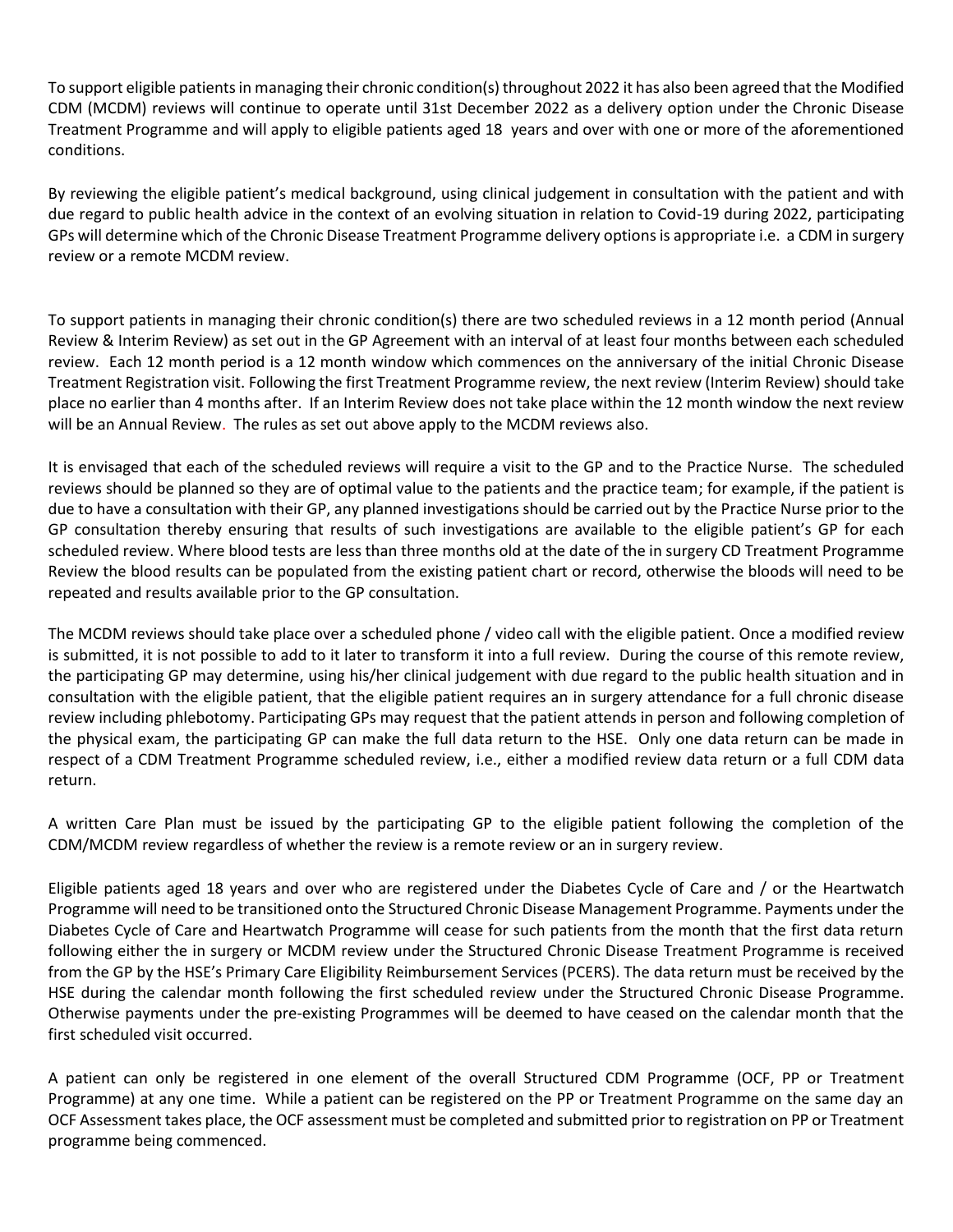# **3. Opportunistic Case Finding (Surgery based assessment only)**

Opportunistic Case Finding (OCF) will commence from January 2022 for eligible people aged 65 years and over and involves a process whereby, on an opportunistic basis (i.e. when a patient attends for another issue and the patient is not already registered on the Structured CDM Programme) they are offered an OCF assessment which is undertaken in accordance with a set of risk criteria and appropriate tests/assessments are carried out to identify those with an undiagnosed chronic disease or those at high risk of developing a chronic disease.

OCF assessments will be carried out in line with the 2019 GP Agreement.

The three likely outcomes from the OCF assessment are as follows:

- i. Diagnosis of a Chronic Disease covered by the CDM Programme such eligible patients may then be registered by their GP on the Structured Chronic Disease Management Treatment Programme.
- ii. Patient deemed to be at High Risk of developing a Cardiovascular Disease and/or Diabetes. Such eligible patients may then be registered by their GP on the Prevention Programme.
- iii. Patient deemed to be Low Risk stage 1 hypertension and with no target organ damage will be excluded in the current Structured CDM Programme. **Repeat OCF assessments will take place no earlier than 5 years after the previous OCF assessment.**

# **Rules for entry on to the CDM Treatment Programme post OCF assessment**

- Patient diagnosed with one or more of the Chronic Diseases outlined in the Structured CDM Programme should be registered and their first Annual CDM Treatment review to occur ideally within 4 months from the OCF assessment date.
- The patient can be registered on the CDM Treatment Programme on the same day as the OCF Assessment.
- If blood tests are less than 3 months old at the date of the Treatment Programme review the blood tests do **not** need to be repeated and can be populated from the patient chart.
- If blood tests are more than 3 months old at the date of the Treatment Programme review the blood tests will need to be repeated.
- Once the eligible patient is registered on the CDM Treatment Programme all subsequent CDM Treatment reviews should then follow the normal rules set out for the CDM Treatment Programme.

# **4. Prevention Programme (Surgery based review only).**

The Prevention Programme will commence from January 2022 for eligible people aged 65 years and over who following an OCF Assessment are deemed a high risk of developing:

- Cardiovascular Disease and / or,
- Diabetes.

Eligible patients who are found to be High Risk may be registered in the Prevention Programme and will receive one scheduled review in a 12 month period. It is envisaged that this scheduled review will require two visits, one to the GP and one to the Practice Nurse. An annual review of risk factors in line with the 2019 GP Agreement will be carried out where medications and the self-management care plan will be reviewed and additional supports provided and/or referrals made. Appropriate medical treatment (e.g. for hypertension, smoking cessation, blood lipids) will be prescribed and appropriate blood tests carried out. A written Care Plan must be issued by the participating GP to the eligible patient following the completion of the Prevention Programme review.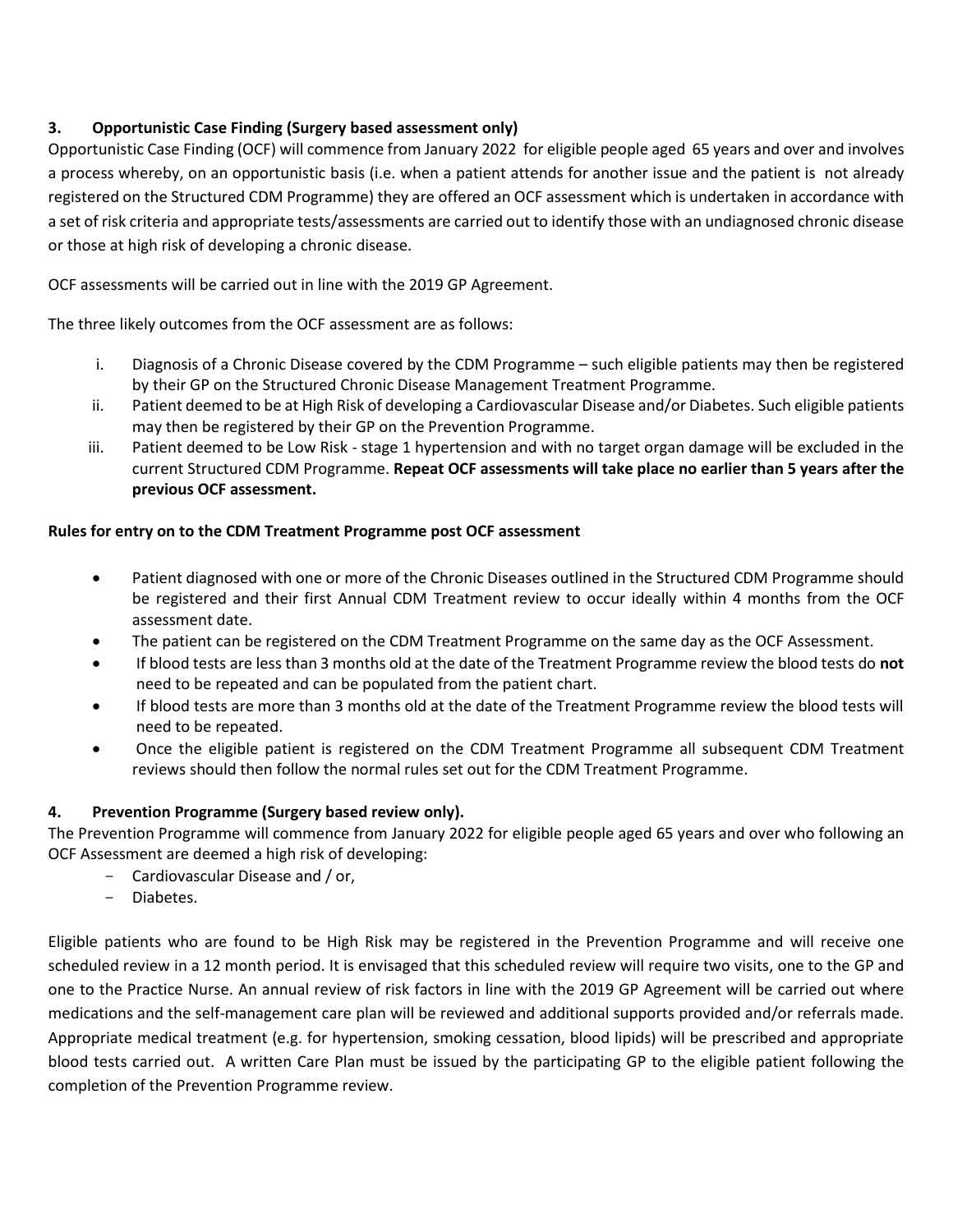### **Rules for entry onto the Prevention Programme post OCF assessment;**

- The eligible Patient should be registered on the Prevention Programme and their first Annual review to occur ideally within 4 months from the OCF assessment date.
- The patient can be registered on the Prevention Programme on the same day as the OCF assessment.
- If blood tests are less than 3 months old at the date of the Prevention Programme review the blood tests do **not** need to be repeated and can be populated from the patient chart.
- If blood tests are more than 3 months old at the date of the Prevention Programme review the blood tests will need to be repeated.
- Annual Prevention Programme reviews should take place no earlier than 9 months from the date of the previous Prevention Programme review.

# **5. Nursing Support**

In line with the objectives of the original Agreement, to augment Practice Nursing capacity, the following grant payment rates will apply:-

- **CDM Treatment Programme & Modified CDM (MCDM)** a grant of €28.75 per registered eligible patient for CDM or Modified CDM (MCDM) will be paid in 2022 provided that all Treatment Programme / MCDM data returns for registered eligible patients during 2020 and 2021, have been submitted within 12 months of the first review undertaken in 2020 & 2021. For new Treatment Programme registrations occurring during 2022, the grant payment will be made provided that one data return has been received by the HSE in respect of the registered eligible patient on or before the 1st of July 2022 at 23:59:00.
- **Prevention Programme -** a grant of €14.35 per registered eligible patient will be paid in 2022 provided that the Prevention Programme data return has been received by the HSE on or before the 1<sup>st</sup> of July, 2022 at 23:59:00
- **Opportunistic Case Finding (OCF) –** a rate of €3.20 will be paid in 2022 per patient assessed under the OCF Programme provided that the data return has been received by the HSE on or before the 1<sup>st</sup> July, 2022 at 23:59:00.

# **6. Modifications to IT Systems**

In line with the original agreement and as with Phase I of the CDM Programme the GP Practice systems will be modified and upgraded to support Phase II of the CDM programme, which as mentioned includes both the Opportunistic Case Finding and Prevention Programmes. This will involve an expansion of the existing GP Practice systems CDM module with new screens and options for both Programmes. The Clinical Data Repository (CDR) will also be re-configured and expanded to support the new data provided by the new Programmes. All systems will also be upgraded to support the cohort of patients eligible for the CDM and MCDM, i.e., patients 18 years and older. This will be live from January 2022. Such software updates/enhancements to support the needs of the CDM Programme have been fully funded by the HSE, and will not give rise to any related software development, maintenance or support costs for the individual GP.

The fee structure and fee rates for the Structured Chronic Disease Management Programme, which includes the delivery option of the Modified Chronic Disease Management (MCDM), Opportunistic Case Finding (OCF) and Prevention Programme and Practice Nursing Grant are set out in Appendix 1 Tables 1 ,2 3 & 4 to this Circular.

**If you have not yet opted in to provide the CDM Programme and wish to do so in accordance with the agreed terms, conditions and standards, as set out in the 2019 Agreement, please complete and sign the attached "Opt in" Confirmation Form (also available at [https://www.hse.ie/eng/about/who/gmscontracts/2019agreement\)](https://www.hse.ie/eng/about/who/gmscontracts/2019agreement/) and return, by email, to the HSE using the following email address [gp.agreement@hse.ie](mailto:gp.agreement@hse.ie). The "Opt in" Forms will only be accepted by email. The HSE will issue an acknowledgement following receipt of each "Opt In" Form. You must receive an acknowledgement from [gp.agreement@hse.ie](mailto:gp.agreement@hse.ie) before registering any patients on the CDM Programme. If you have already submitted a CDM Opt In Form to the HSE there is no need to do so again.**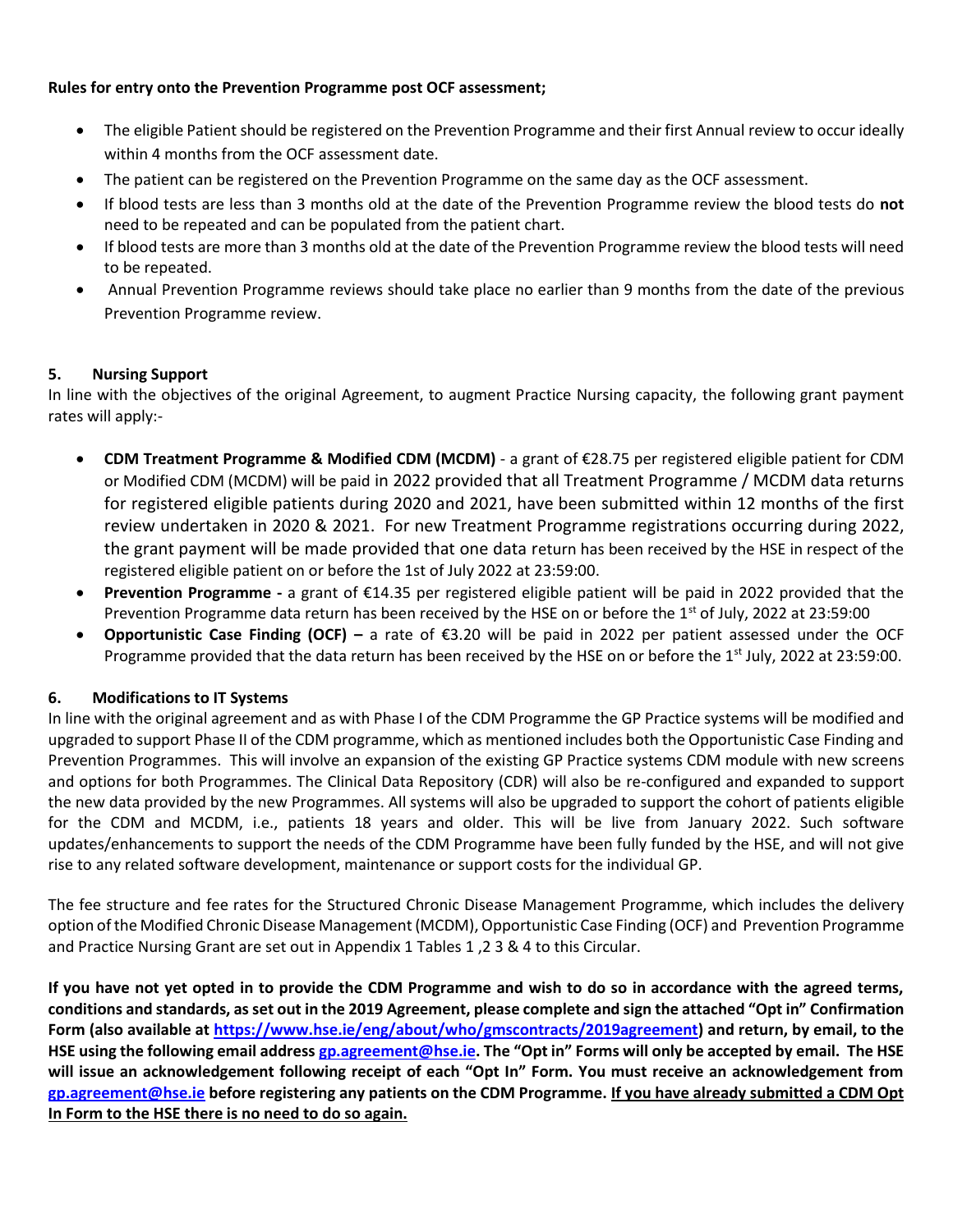May I take this opportunity to thank you and your Practice Staff for your efforts in implementing the GP Agreement in your practice in 2021 and I look forward to your continued cooperation in 2022.

**Yours sincerely,** 

Daly f<del>ar</del>

**Pat Healy, National Director Clinical Programme Implementation & Professional Development**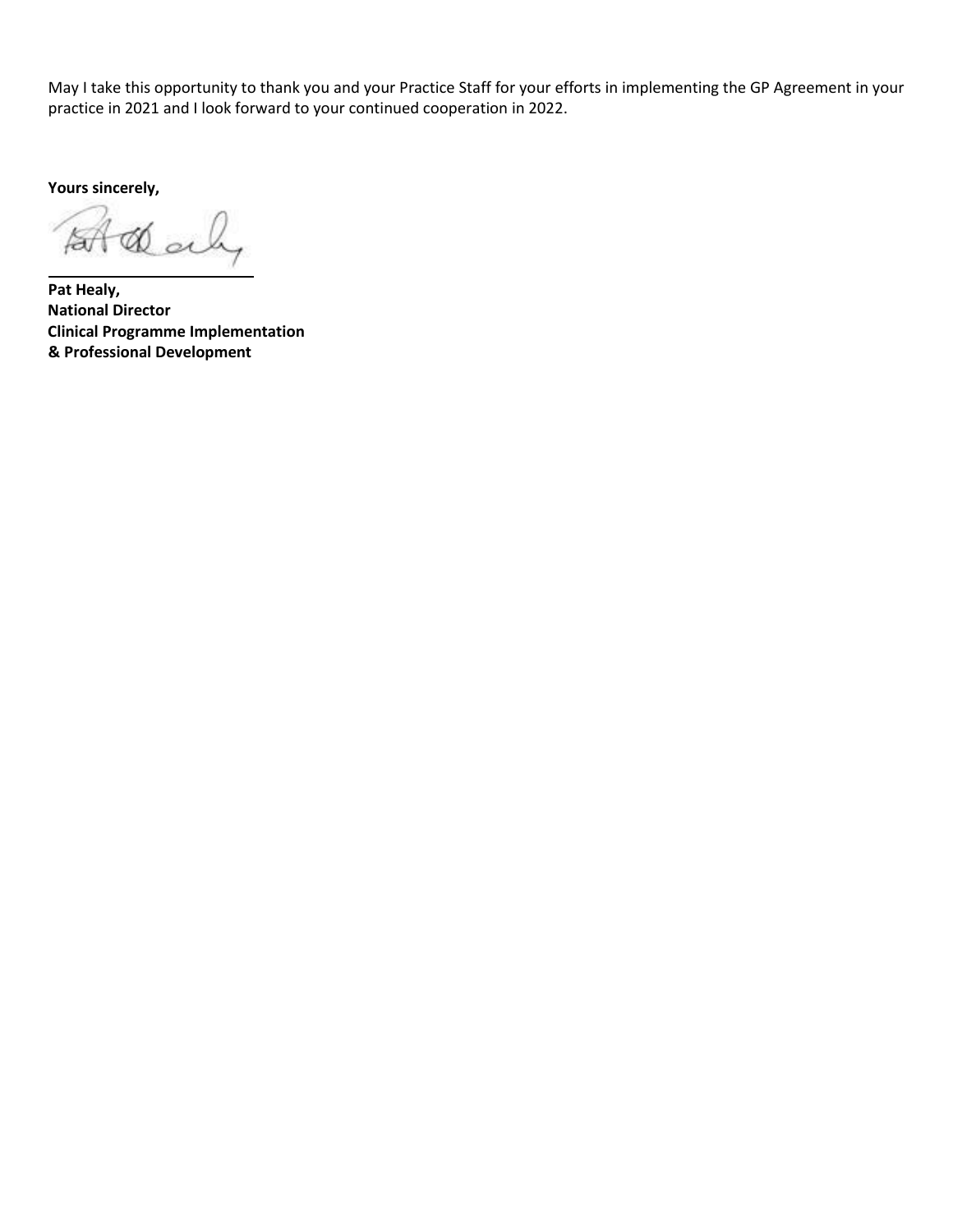### **Appendix 1- Fee Rates 2022**

#### **Table 1- Chronic Disease Management Programme**

| Services rendered under the General Medical Services Scheme - Agreement of 2019 - payments<br>in respect of delivery of Chronic Disease Management Programme |                                                                      |         |  |  |
|--------------------------------------------------------------------------------------------------------------------------------------------------------------|----------------------------------------------------------------------|---------|--|--|
| 1.                                                                                                                                                           | Annual fee payable in respect of eligible patient (aged 18 years and | €210.00 |  |  |
|                                                                                                                                                              | over) with one of the chronic conditions listed in the Agreement of  |         |  |  |
|                                                                                                                                                              | 2019                                                                 |         |  |  |
| $\overline{2}$ .                                                                                                                                             | Annual fee payable in respect of eligible patient (aged 18 years and | €250.00 |  |  |
|                                                                                                                                                              | over) with two of the chronic conditions listed in the Agreement of  |         |  |  |
|                                                                                                                                                              | 2019                                                                 |         |  |  |
| 3.                                                                                                                                                           | Annual fee payable in respect of eligible patient (aged 18 years and | €300.00 |  |  |
|                                                                                                                                                              | over) with three or more of the chronic conditions listed in the     |         |  |  |
|                                                                                                                                                              | Agreement of 2019                                                    |         |  |  |

Note: You will be required to submit a data return to the HSE, in the required format, following each of the scheduled reviews through your GP Management System. Reimbursement of 50% of the relevant annual fee, as set out in Table 1 above, will issue to you from PCERS following receipt of each data return.

### **Table 2- Modified Chronic Disease Management 2022**

| Services rendered under the General Medical Services Scheme - Agreement of 2019 - payments |                                                                     |        |  |  |  |
|--------------------------------------------------------------------------------------------|---------------------------------------------------------------------|--------|--|--|--|
| in respect of the delivery of Modified Chronic Disease Management.                         |                                                                     |        |  |  |  |
| 1.                                                                                         | Fee for remote review consultation of an eligible patient (aged 18) | €55.00 |  |  |  |
|                                                                                            | years and over) with one of the chronic conditions listed in the    |        |  |  |  |
|                                                                                            | Agreement of 2019                                                   |        |  |  |  |
| 2.                                                                                         | Fee for remote review consultation of an eligible patient (aged 18  | €65.00 |  |  |  |
|                                                                                            | years and over) with two of the chronic conditions listed in the    |        |  |  |  |
|                                                                                            | Agreement of 2019                                                   |        |  |  |  |
| 3.                                                                                         | Fee for remote review consultation of an eligible patient (aged 18) | €75.00 |  |  |  |
|                                                                                            | years and over) with three or more of the chronic conditions listed |        |  |  |  |
|                                                                                            | in the Agreement of 2019                                            |        |  |  |  |